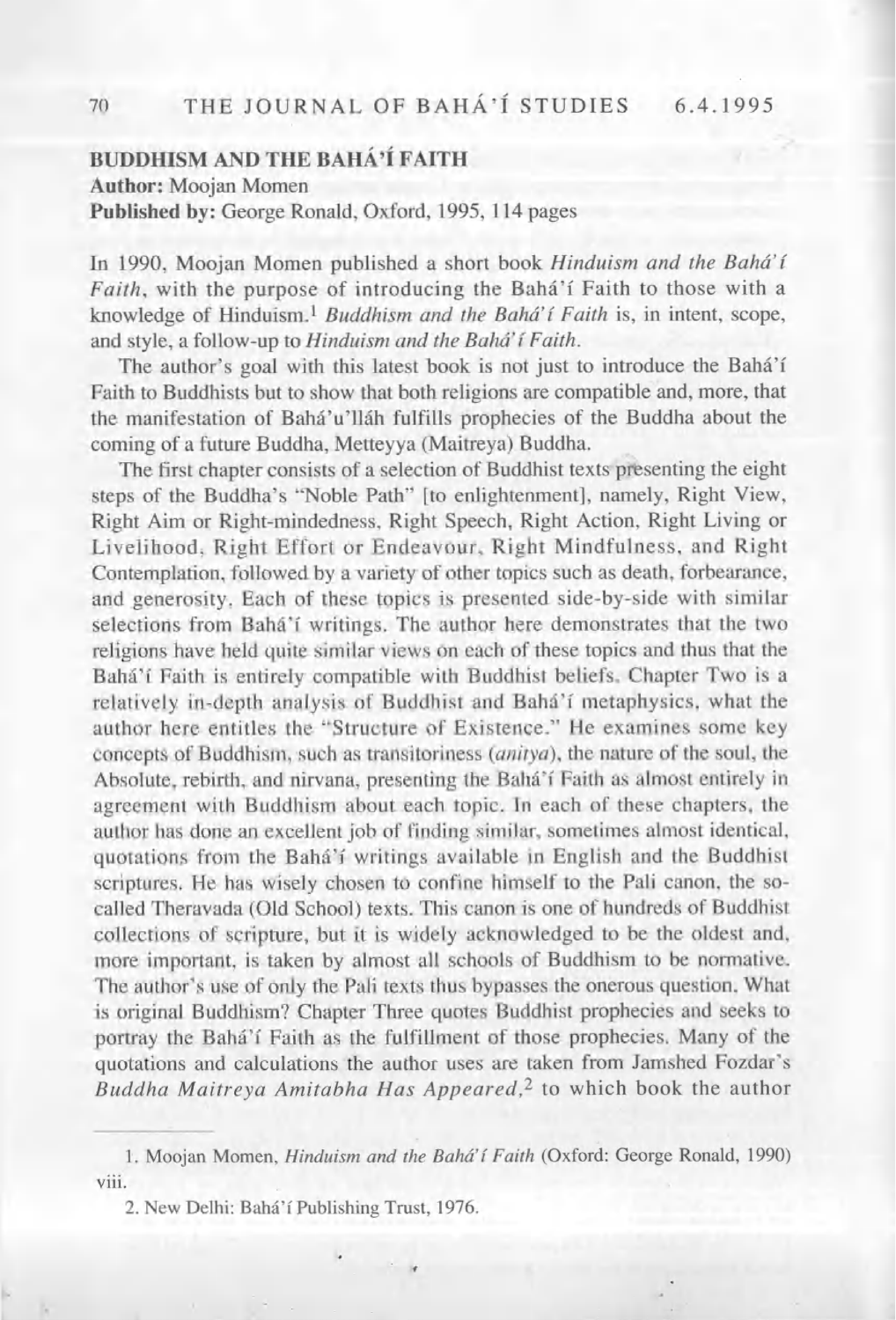#### *Reviews! Critiques! Res eňas* **71**

acknowledges his indebtedness. Momen presents only a gloss on this topic. While Fozdar spends over a hundred pages providing detailed and exact calculations attempting to show that many historical specifics of Bahá'u'lláh's life were explicitly foretold by the Buddha, Momen contents himself with demonstrating only that the future Buddha would appear sometime before A.D. 1943 and then providing general observations about the prophesied advent of Maitrya. The remaining three chapters of the book give a brief overview of the history and teachings of the Bahá'í Faith.

Momen has produced a lucid, succinct, and well-written comparison of Buddhism and the Bahá'í Faith. He has presented selections from the writings of the two religions that show the correspondences between them to be incontestable. He has done so without misrepresenting either religion. As an apologetic of the Bahá'í Faith directed to Theravada Buddhists, the book has admirably succeeded in this task. There are, however, some scholarly issues that this book raises that the author does not examine, namely, Buddhism as held by Buddhists does not accord well with Buddhism as the Bahá'í Faith presents it.

The author's agenda, as portrayed in his two books *Hinduism* and *Buddhism,* is one that could be termed inclusivist. The Bahá'í Faith, he writes, has the ability to reconcile disagreements within religions and between religions by showing that differing religious views of reality "are all valid aspects of the truth."<sup>3</sup> The Bahá'í Faith promotes relativism, he holds, in such wise that all religious disagreements can be seen as stemming from nothing more than differing perspectives.<sup>4</sup> This argument, while plausible and even convincing, threatens to do injustice to the religious beliefs of non-Bahá'ís. Nowhere is this more evident than with Buddhism.

The Bahá'í Faith holds that the Buddha was a Prophet from God who taught the reality of the "Oneness of God"5 and clearly foretold the coming of another Prophet. Both Buddhists and scholars of Buddhism are virtually unanimous in believing that the Buddha felt himself to be an ordinary human, that the enlightenment he achieved was theoretically within the reach of any human, that he eschewed talk of God, that he emphatically and consistently denied the reality of the soul, and that for him to have prophesied a future world-redeemer such as Maitrya Buddha would have been entirely out of character with his teachings. This view of Buddhism has been held, not just by non-Bahá'í Buddhologists, but also by some Bahá'í scholars (e.g., Phyllis Ghim Lian Chew, *The Chinese Religion and the Bahďí Faith,* where she writes that the

**<sup>3.</sup> Momen,** *Hinduism* **5.**

<sup>4.</sup> Moojan Momen, "Relativism: A Basis for Bahá'í Metaphysics," Studies in the *Bábi and Bahá' i Religions,* **vol. 5 (Los Angeles: Kalimát, 1988).**

<sup>5. &#</sup>x27;Abdu'l-Bahá, *Some Answered Questions*, comp. and trans. Laura Clifford Barney, **4th ed. (Wilmette, 111.: Baha'i Publishing Trust, 1981) 165.**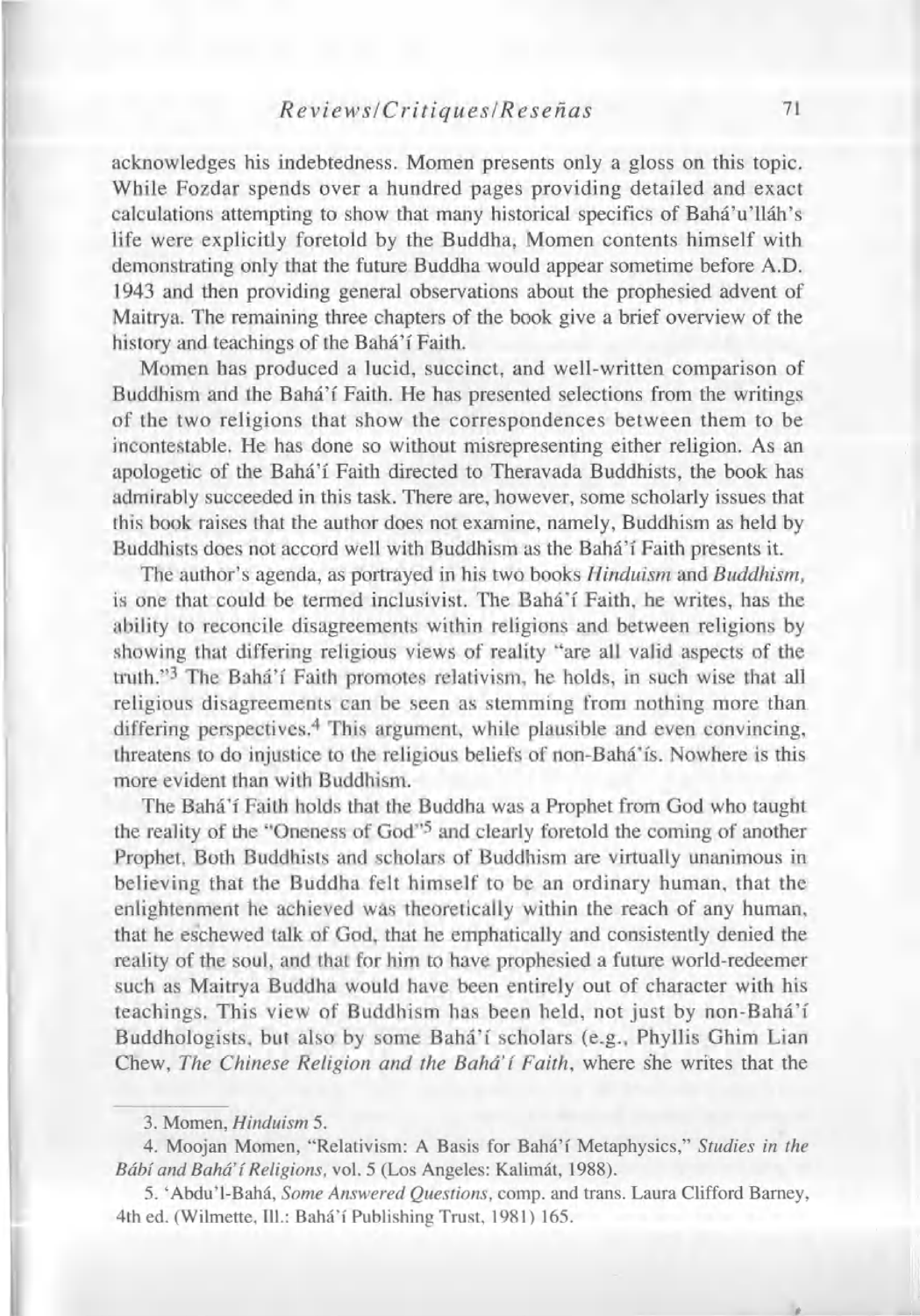## 72 THE JOURNAL OF BAHÁ'Í STUDIES 6.4.1995

Buddha's prophethood is not a tenet of the Theravada).<sup>6</sup> If the Bahá'í interpretation of the teachings of the Buddha is to be upheld, Buddhism will have to be radically reevaluated. Most Buddhists and Buddhologists would find such an attempt at reinterpretation to be futile and, possibly, offensive. Momen's book takes a convincing step towards opening the possibility of such a reevaluation.

The author acknowledges the apparently polar differences between the philosophies of the two religions but argues that the differences are caused mostly by the differing societal paradigms within which the Buddha and Bahá'u'lláh were operating. The Buddha, on the one hand, may have negated concepts such as God and Soul in order to contest the authority and orthodoxy of the Brahmin priesthood, not to refute such concepts completely. Bahá'u'lláh, on the other hand, employed concepts like God and Soul because such concepts were what those in his culture would understand (20). When one looks at the issue from the Bahá'í standpoint, i.e., weighing the philosophy of the Buddha in the balance of Baha'u'lláh's cosmology, such a reconciliation of the two is convincing and is clearly supported by a variety of statements in the Pali corpus. However, when one looks from the standpoint of modern scholastic consensus, such a reconciliation is plausible but is no more persuasive than many other interpretations. Three examples will help explain this.

The *locus classicus* of the theistic interpretation of Buddhism is the following passage from the Pali corpus: "There is, O monks, an Unborn, Unoriginated, Uncreated, Unformed. Were there not, O monks, this Unborn, Unoriginated, Uncreated, Unformed, there would be no escape from the world of the born, originated, created, formed" (quoted in Momen, *Buddhism* 23). From the Bahá'í standpoint, this passage clearly indicates that the Buddha believed in an Ultimate Reality. However, the common Buddhist interpretation is that, to be consistent with the whole of the Buddha's scheme of metaphysical logic, his point in this passage was no more than that all concepts come in dialectical pairs; if one is to refer to the transitory world, one must posit a transcendent base for it, but that, to the wise person, neither is in any way real. Thus, the Buddhist interpretation is that to see the Buddha as here affirming an Ultimate Reality would be exactly the same as declaring him to be a nihilist, and both positions are wrong.

A second issue is the nature of Prophethood and Buddhahood. The Bahá'í teachings declare the Buddha to be a Manifestation of God who was consciously inspired by the divine reality. The Buddhist belief is that the Buddha was a mere human who, through right aim and right effort, "awoke" *(budh* = to awake). One need follow no specific set of teachings and no religion to achieve the ultimate goal of awakening. To exemplify this, the Pali scriptures

**6. Phyllis Ghim Lian Chew,** *The Chinese Religion and the Bahďí Faith* **(Oxford: George Ronald, 1993) 178.**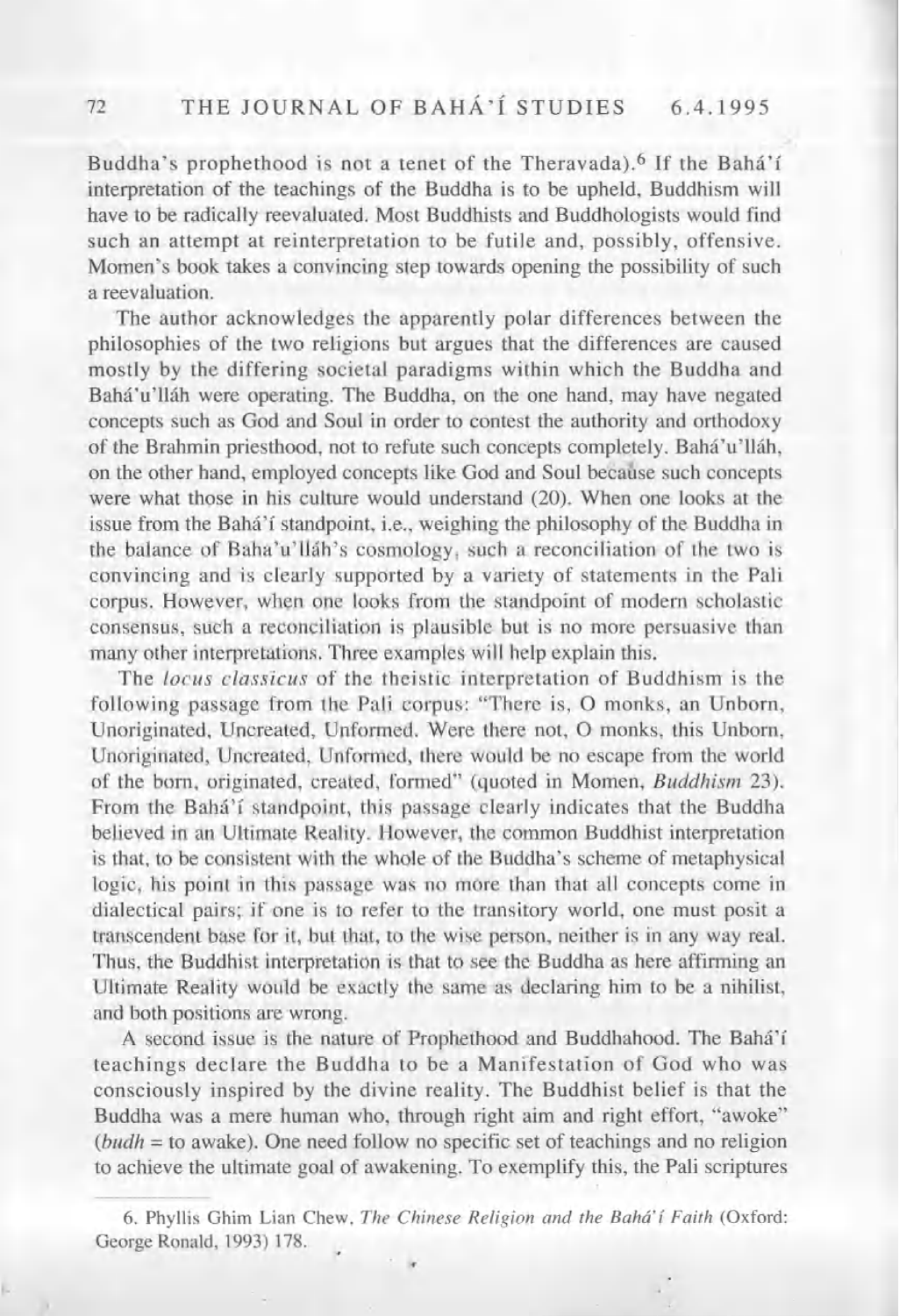### *Reviews! Critiques! Re seňas* **73**

contain numerous parables of people who, never having met the Buddha, nor having heard his teachings, nor even having heard of him at all, attained enlightenment merely by being told "all is suffering, all is impermanent" *(sarvam duhkham, sarvam anityam).* These are the two key insights of the Buddha, and, to achieve the highest goal, one need know nothing more than these two facts. To support the opposing Bahà'i cosmology, the author finds statements of the Buddha in which the Buddha says that he is unlike any other human, that Buddhas arise in the world but rarely, and that the nirvana realized by the normal human is not the same nirvana enjoyed by the Buddha. Since both equally convincing sets of statements are from the same source, the author argues that, though the Buddhist interpretation differs from the Bahá'í one, such a difference may ultimately be nothing more than a matter of perspective.

A final example is perhaps the clearest. A commonly used honorific of the Buddha is *Tathágatha.* The intended meaning of this word was lost in the earliest days of Buddhist history, for it is a compound of two possible words. To support the view that the Buddha was an ordinary person who achieved greatness and thus to show the potential ability of all people to escape suffering, the word is almost universally translated as *Tathá* = "thus" + *gata* = "gone," i.e., "one who has left the world and entered the state of neither being nor non-being." The other meaning of the term, one which supports the Bahá'í view, is that the *Tathágata* is *Tathá,* "thus," + *ágata* = "come," i.e., "one who has entered the world from beyond." Each interpretation of the word is equally plausible.<sup>7</sup>

These three examples show that the Bahá'í interpretation of Buddhism is in many ways completely at odds with the normative interpretations of Buddhism, but that, at the same time, it could very well prevail. However, it is unlikely that such a reinterpretation would be readily accepted by Buddhists or the academic community. The current and firmly held attitude within the field of Comparative Religion is to treat all religions as phenomenologically *sui generis* and to be reluctant to make comparisons. Any attempt at explaining one tradition through recourse to the philosophy of another is regarded with historically justifiable suspicion. The value of *Buddhism and the Bahďí Faith* is not that it will convince any Buddhologist of the Bahá'í view but that it will help to increase awareness that it is possible to interpret Buddhism in ways radically divergent from the ways Buddhists have tended to do so. It must be admitted that this review of the book may be reading more into it than was intended, for the book purports to be nothing more than a simple introduction to the Bahá'í Faith for those with a background in Buddhism. Nonetheless, this apparent tension between the two interpretations must be discussed, for a Buddhist likely would not find the Bahá'í Faith to be as compatible with his or her religion as the author portrays it to be.

**7. Edward Conze,** *Buddhism: Its Essence and Development* **(New York: Harper Torchbooks, 1975) 36.**